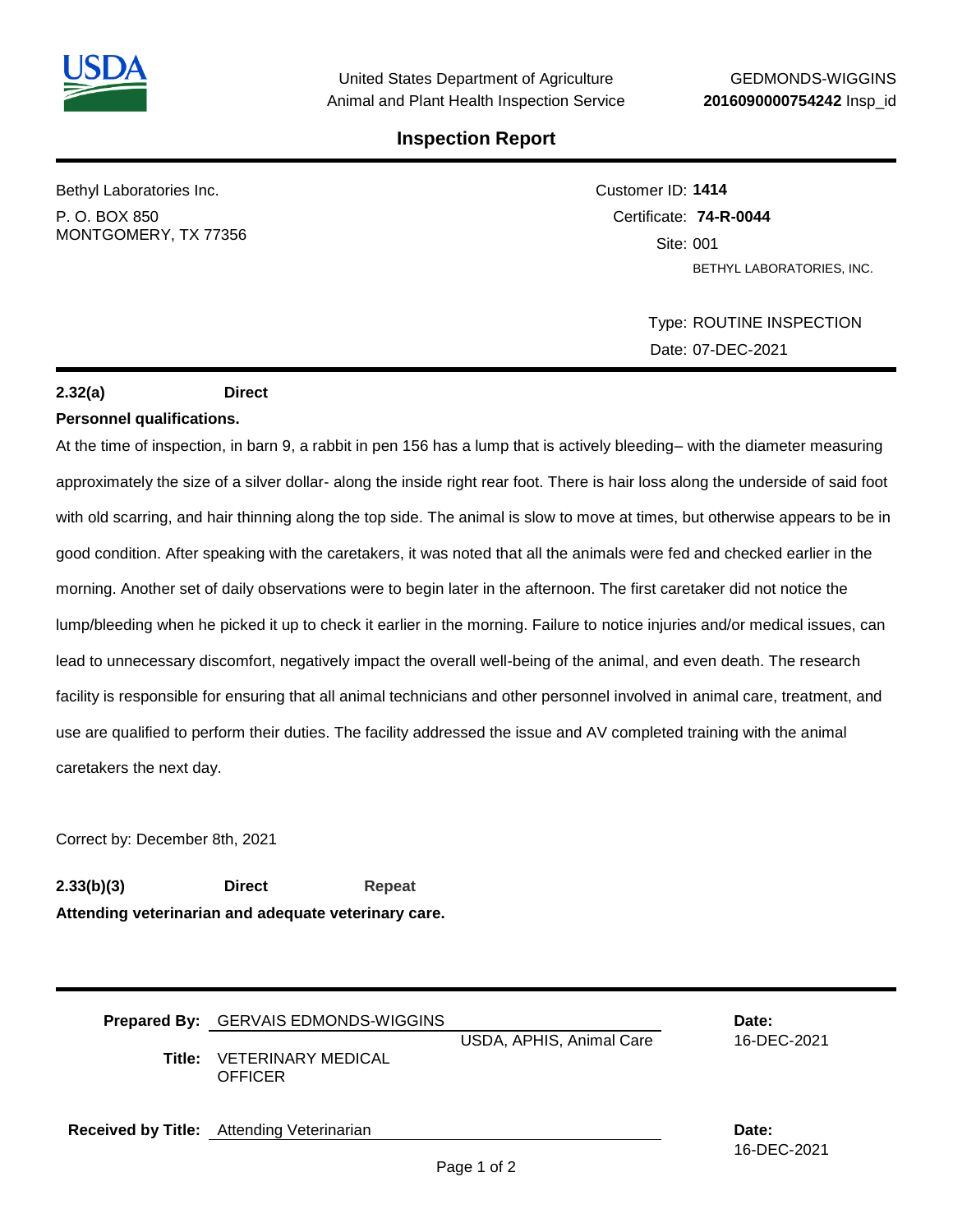

## **Inspection Report**

At the time of the inspection, in barn 9, the rabbit in cage number 42 is squinting, and has swelling and redness around its left eye, along with a buildup of green discharge and mucous. The hair around this eye is wet, and there are green crusts along some of the eye lashes. The animal appears to otherwise be in good condition. After discussing this rabbits' condition with some of the caretakers, it was noted that the animal was being treated for the issue since the beginning of November 2021, whereby it would receive an application of a topical antibiotic once or twice every week or so. The caretakers mentioned it would get better, then come back again since it was first noticed in early November. The attending veterinarian (AV) was never notified of the ongoing condition and its duration of over a month. Failing to notify the AV of unresolved conditions can lead to long-term discomfort and negatively impact the well-being of the animal. A mechanism of direct and frequent communication is needed so that timely and accurate information on problems of animal health, behavior, and well-being is conveyed to the AV. The AV was made aware of the animal's condition and is being treated.

Correct by: December 8th, 2021

This inspection and exit interview were conducted with the attending veterinarian.

| Title: | <b>Prepared By:</b> GERVAIS EDMONDS-WIGGINS<br><b>VETERINARY MEDICAL</b><br>OFFICER | USDA, APHIS, Animal Care | Date:<br>16-DEC-2021 |
|--------|-------------------------------------------------------------------------------------|--------------------------|----------------------|
|        | Received by Title: Attending Veterinarian                                           |                          | Date:                |